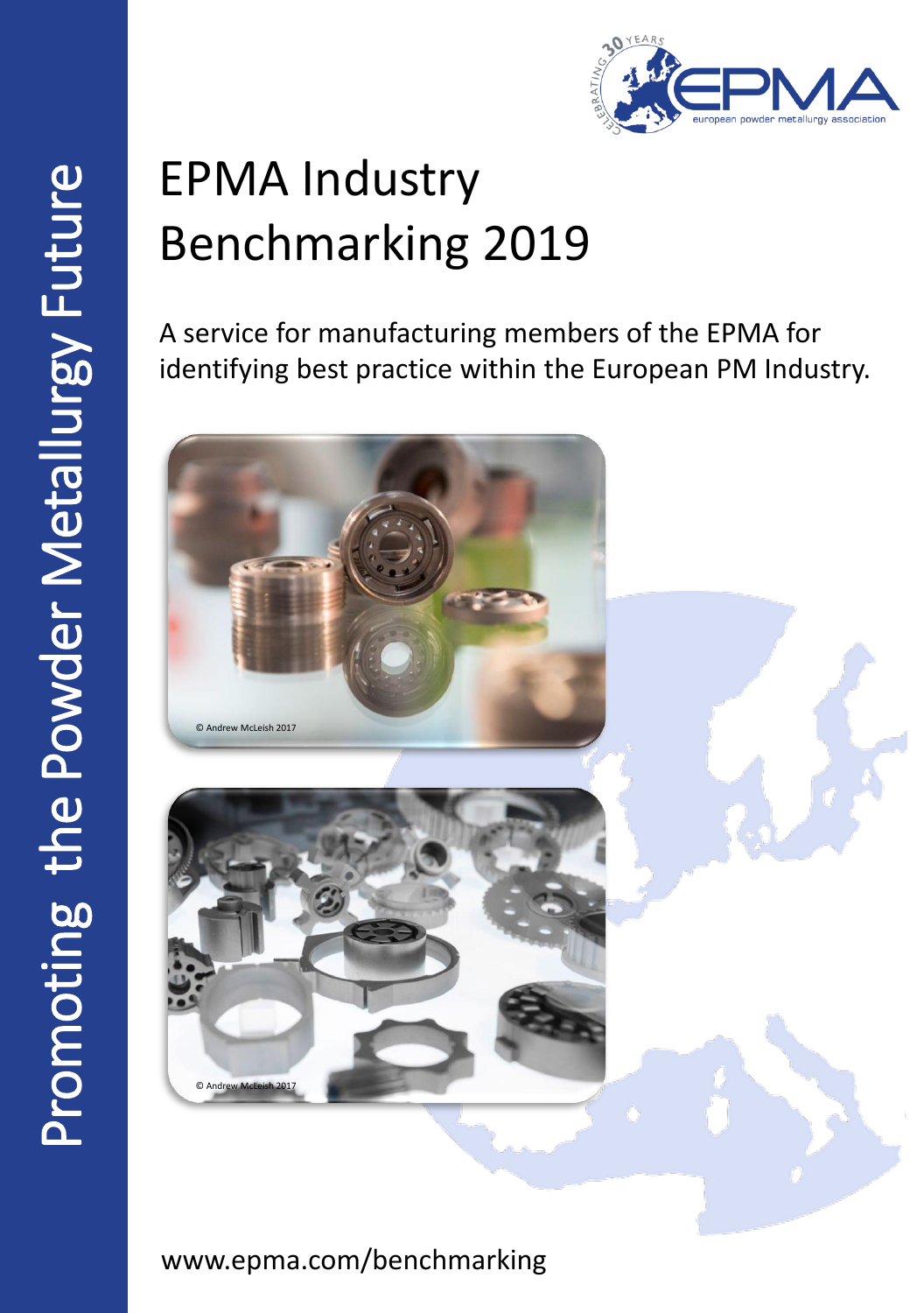**The EPMA Benchmarking programme for the European PM Industry is the process of identifying 'best practice' for companies in relation to the manufacture of PM products, including the processes by which those products are created and delivered. All information is externally verified and held in the strictest confidence.**



© Diamond Tools

The EPMA Benchmarking programme provides your company with an independent understanding and evaluation of its current position, in relation to the rest of the industry sector. The results from the benchmarking process will enable your company to identify key areas for future performance improvement.

This free service, exclusive to EPMA Members, offers participants a confidential and competitive benchmarking process against similar companies. Indeed external Benchmarking is a requirement under both ISO 9001:2000 and ISO/TS 16949:2002.

The main benefits of undertaking the EPMA Benchmarking Programme are:



© Kyocera Unimerco

Specific to the PM Industry  $-$  real comparison to real companies in the same business sector

• Enables year-on-year patterns to be monitored and will provide a solid basis from which to build improvement targets and strategies.

The programme may expose key competitive weaknesses in both product manufacture and/or delivery and promotes operational excellence.

• Helps to fulfil ISO 9001:2000 and ISO/TS 16949:2002 requirements and move towards gaining ISO accreditation.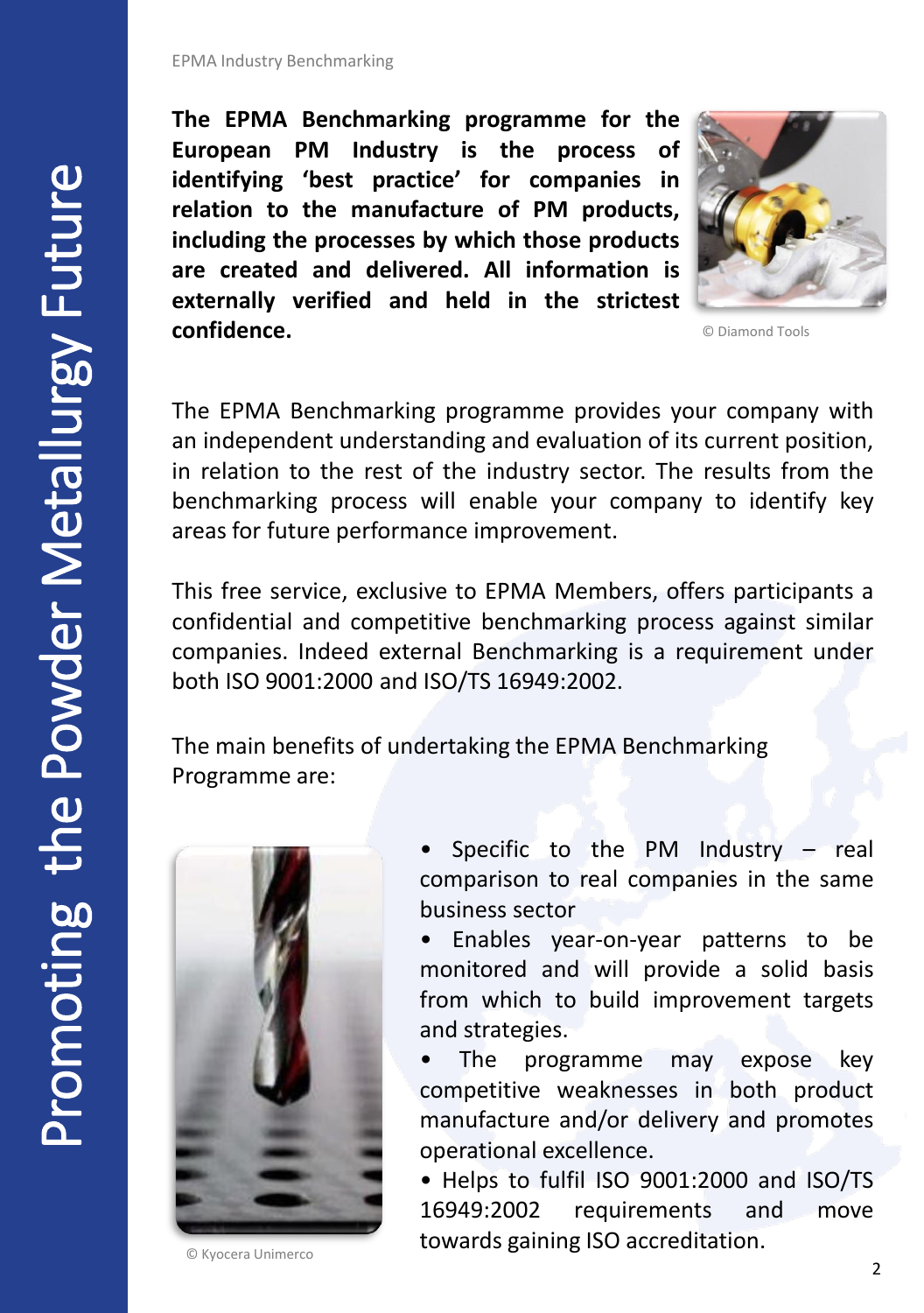The EPMA Benchmarking System has been specifically designed to be as user friendly as possible, while operating according to the needs and requirements of your company.

Based on initial systems developed by member companies in Spain and Germany the scheme has been proven over a number of years to ensure data consistency and quality. Therefore, by utilising a series of years of data, a good comparative picture against industry norms can be built up.

The system involves the entering of data onto a spreadsheet in response to a number of carefully selected questions, relating to both process and business issues. Nowadays this process is carried out via an online survey on a trusted specific web service.

Results are organised and returned to participating companies in a format (average and where possible five quartile readings) that allows comparison against maximum, minimum and mean performance in each of the selected areas.

## **List of Participants – Disclosure Option**

Participants will have the option of disclosing their names to other participants of the Benchmarking exercise (in their category only). Those who accept, will have the opportunity of identifying other participants who have agreed to disclose their names.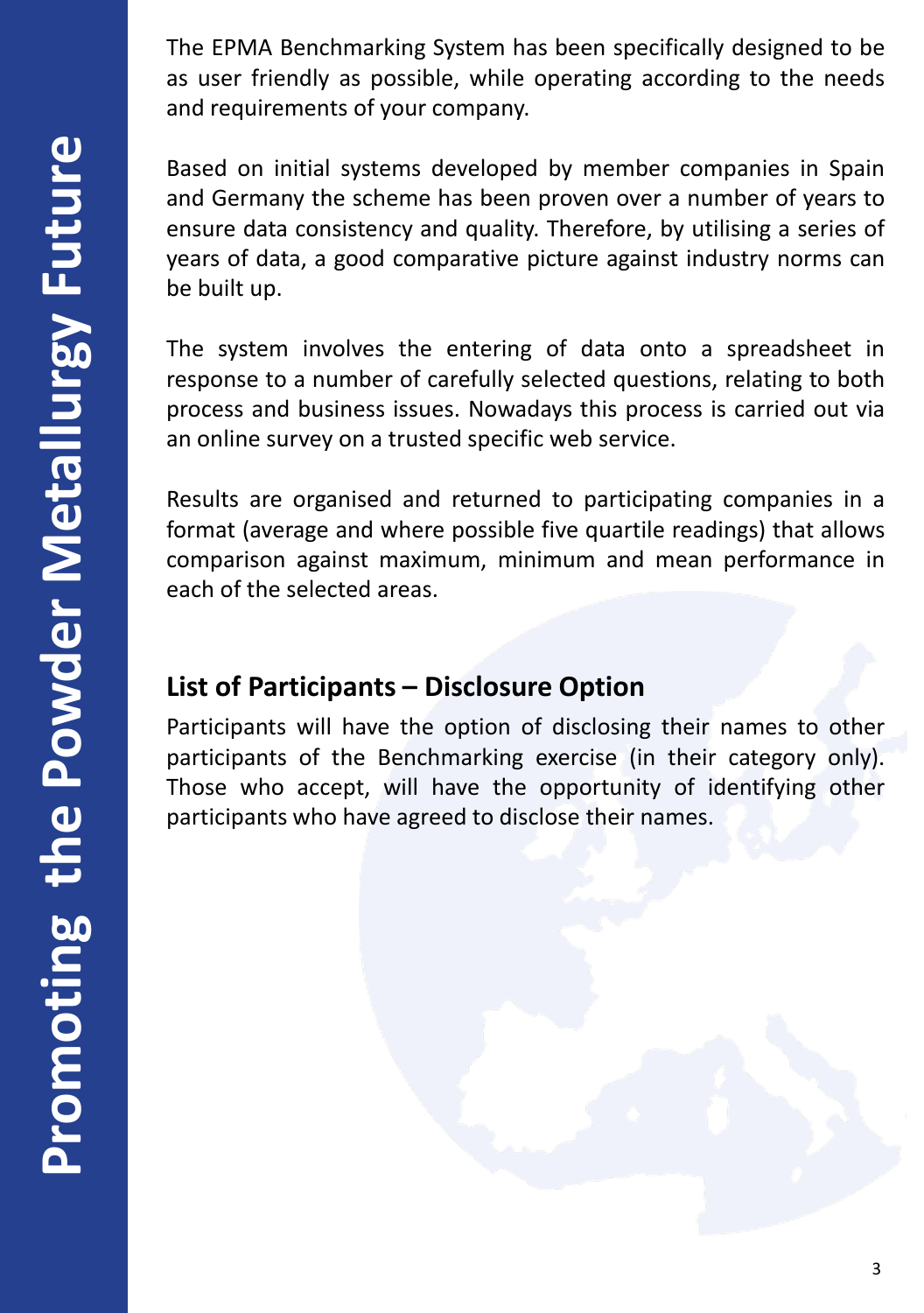## **2019 Benchmarking for the Press&Sinter sector (for the 2018 performance)**

The Benchmarking exercise for the Press&Sinter sector performance in 2018 is now launched: all companies that produce P&S parts, equipment or powders for Press&Sinter can join the survey for their category. If in a category a minimum participation of 6 companies was not achieved, the benchmarking will not be carried out for that category.

If you intend to take part, remember that if your company owns several sites, for every site you are required to create a separate entry in the survey. Please follow the instructions on how to fill the questionnaire: in the following you can find an empty template with all the questions, and the relevant instructions. We advise you to prepare all the answers before entering the data online.

The link for the survey is the following:

## [SURVEY](https://www.surveymonkey.com/r/FDDJ2F3)

The deadline for entries is **October 21st , 2019**. The results will be distributed to participants in early **November 2019**.

N.B.: the exercise for the 2019 performance will be carried out in the first months of the year 2020.

## **Questionnaire template**

For your convenience, we enclose here a link to a pdf version of the online questionnaire. Please do not use the pdf for submitting data. If you cannot use the online version, we will send you an xlsx file upon request.

*[Template in pdf](http://www.epma.com/benchmarking/questionnaire-template)*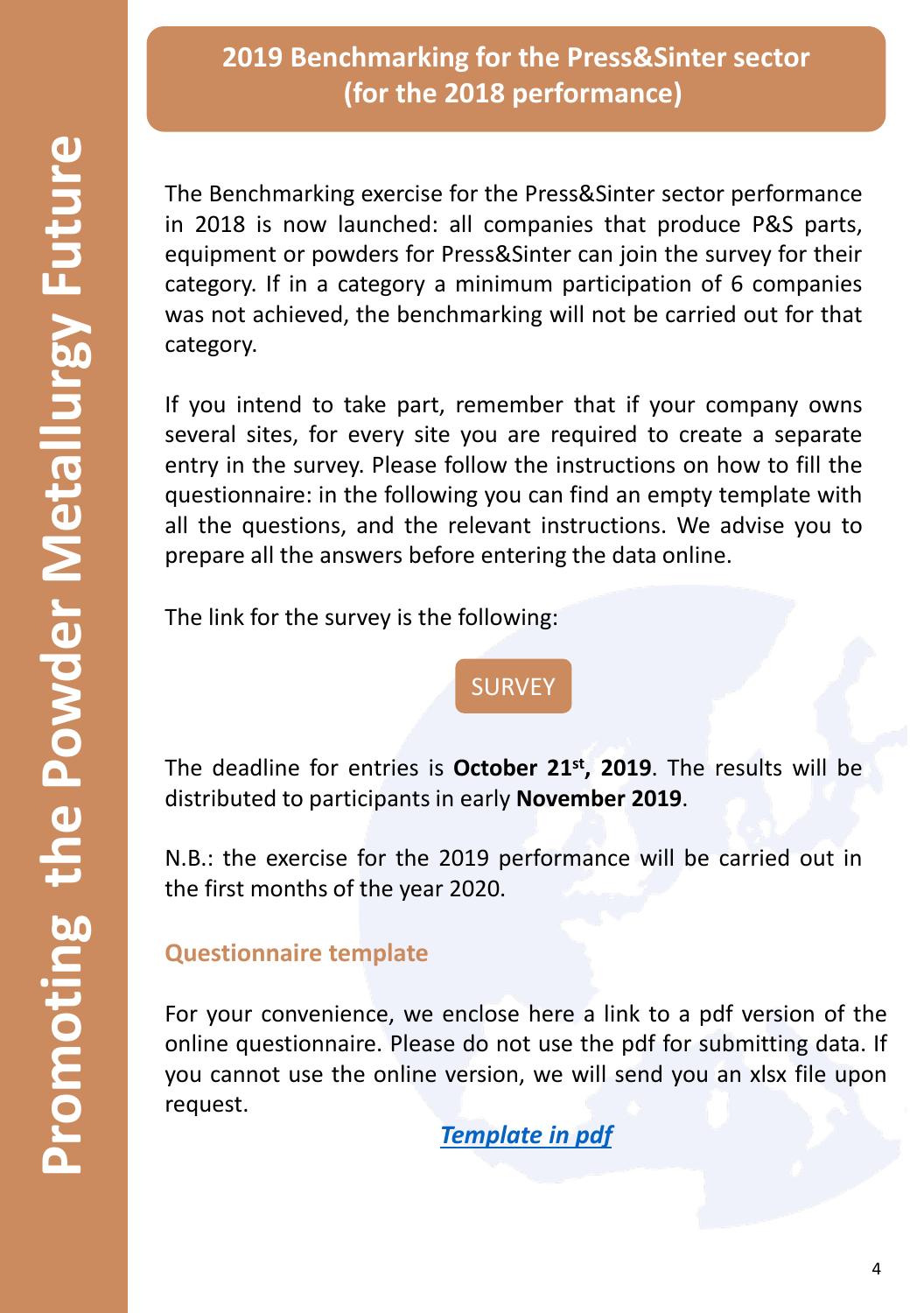## **Guidelines for completion – Press&Sinter**

**112 Site: Where companies have more than one site or more than one product, the benchmarking return may be made either by Product Category or by Site**.

**135 Product Category:** select from: (please insert the nearest category):

Equipment supplier: EQ Powder manufacturer: POW Parts producer: SF other (please specify)

#### **21 Customer Delivery Achievement**

*Customer Delivery Achievement measures how well a supplier matches the planned delivery requirements of the customer on a yearly basis*

Unit: % - percentage

Definition: total quantity supplied during **(2018)** (defective parts or powder included) against customer schedule (to be defined by each individual site/company) being the requirement less

a) the quantity shipped early or late

b) incorrect quantity

For consignment stock: quantity late = (number of days below minimum agreed stock level) x (average customer consumption) (Note: you may wish to ignore small orders)

#### **22 Customer Returns**

*(product condition after shipment)*

*The number of Customer Returns is a measure of how the customers perceive the quality of the delivered products on a yearly basis*

Unit: ppm (parts per million)

Definition: total quantity of unacceptable products supplied to the customer and agreed as reject by both the customer and the supplier in **(2018)** - divided by the total quantity of components or powder delivered in **(2018)** to all customers - multiplied by one million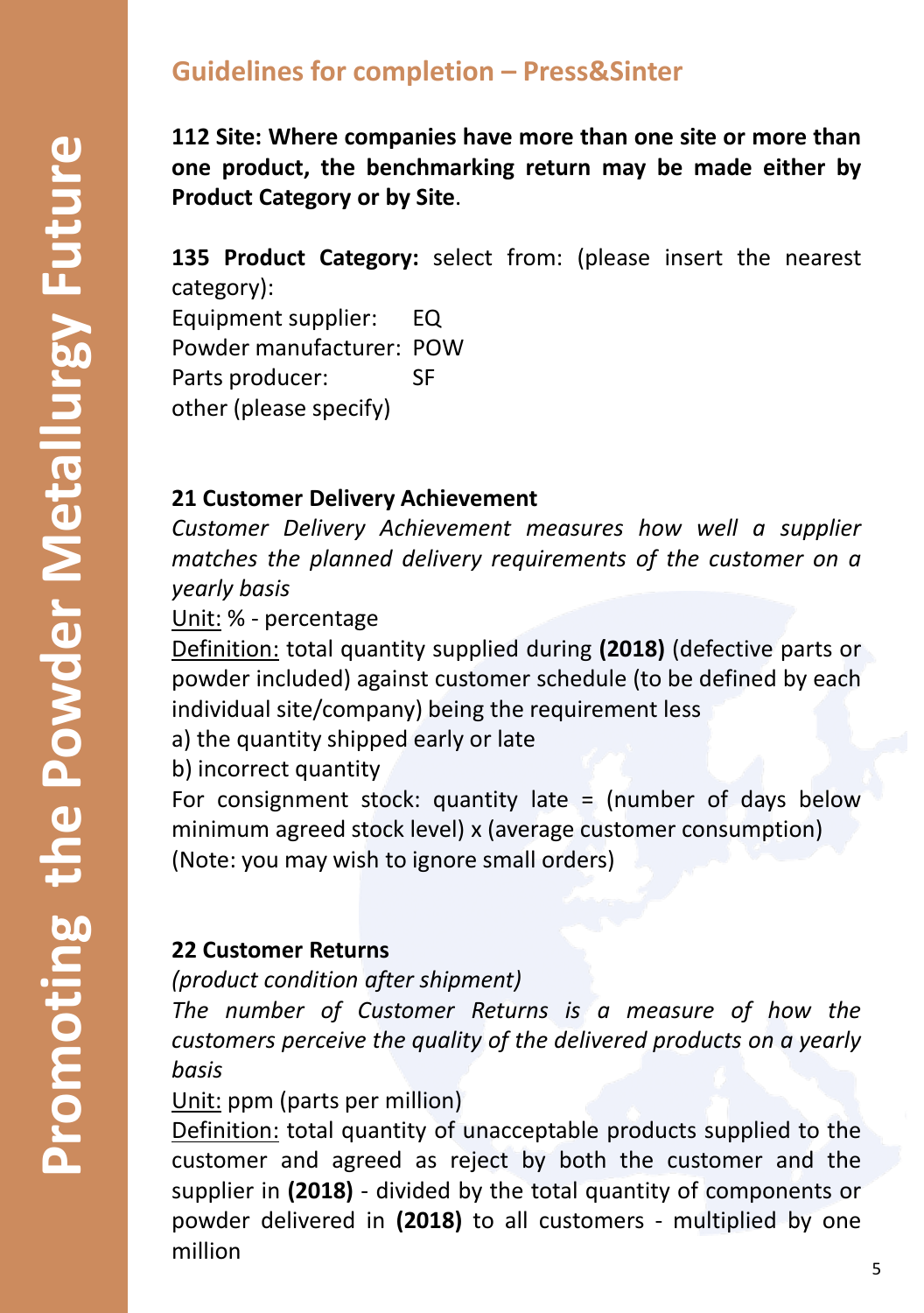*(product condition immediately prior to shipment) Not right first time is a measure of the product meeting the agreed specification. It counts the number of defective parts, not the number of defects (e.g. a single part with several defective aspects is to be counted as one Not Right First Time part/powder unit)* Unit: ppm (parts per million)

Definition: total quantity of parts or product produced in **(2018)** which are not right first time (i.e. both scrap and rework quantity; rework includes repairs at the production line) divided by the total quantity of parts/powder produced in **(2018)** multiplied by 1 million.

## **24 Productivity - Value Added per Employee**

*Value added per employee is a financial measure that relates the value added to the product to the number of direct people involved in the conversion process*

Unit: Euro/person

Definition: sales value of all products manufactured in **(2018)** less cost of raw materials, bought out components, subcontracted processing, consumable stores, loose tools, repairs and maintenance of plant and equipment, heat, light and power, transport, packaging, production services and other purchased services (i.e. added value is the sum of profit, depreciation, rent and insurance, payroll and benefits, financial charges and administration overhead including inhouse R&D) divided by the total number of employees (see Notes A and B below)

Note: in past years this has caused some confusion. Typical figures might be expected to be in the range 30 000 to 200 000 euros per person

## **25 Inventory Stock Turn**

*Inventory Stock Turn measures how frequently the stock, raw material, work in progress and finished goods are turned over in relation to the sales revenue of a product. Inventory levels are key indicators of the "leanness" of the process and are directly related to the simplicity of production flows.* Unit: number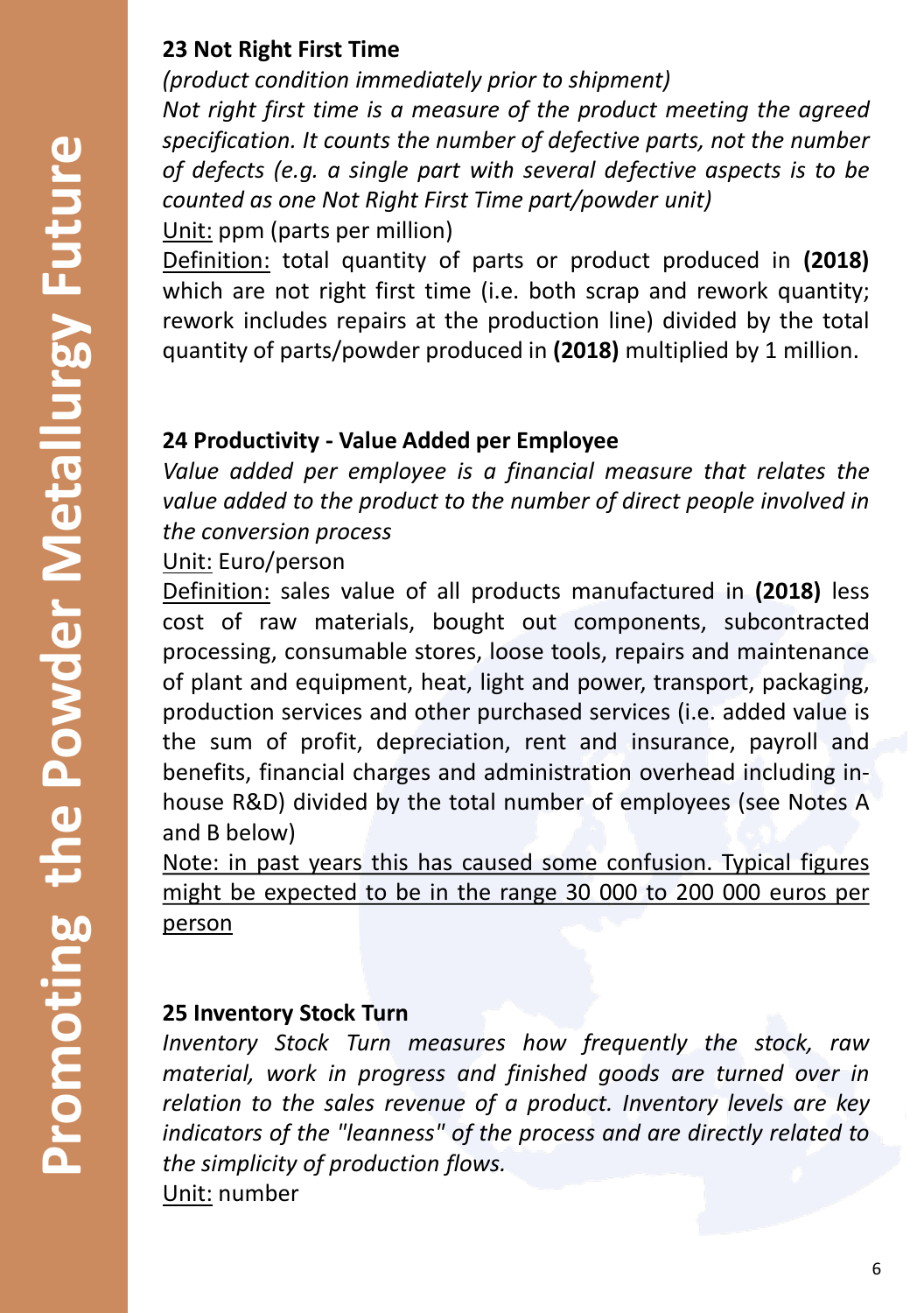Definition: sales value of all products manufactured in **(2018)** divided by the appropriate\* value of total inventory (raw materials, work in progress, finished goods). This indicator should be calculated on a calendar year basis i.e. from 1 January to 31 December. All products owned or controlled should be taken into account even if they are not physically located on site e.g. consignments stocks held at customers. *\*(preferably average, but if this is not available, end of year)*

#### **26 Production Space Utilisation**

*Production space utilisation relates the plant space to the generation of sales and demonstrates how the effective use of space can reduce the fixed cost element of the unit*

Unit: Euro per sq. metre (see Note B below)

Definition: sales value of all products produced during **(2018)** divided by the total production space including all storage areas but excluding specialist R&D facilities etc. Areas currently not in use but already owned/constructed in view of future expansion should be included in the calculation.

#### **27 Overall Equipment Effectiveness (OEE)**

*OEE is a total measure of performance that relates the availability of the process to productivity and quality. It shows how well the company is utilising resources, which include the equipment, the labour and the ability to satisfy the customer in terms of matching the quality specification*

Unit: %

Definition: OEE is the product of the theoretical availability of the equipment multiplied by its performance level and its quality rate, as per attached flowchart (see Note C below). The calculation is made for the average performance across key equipment within a plant (it is not intended that equipment not in volume or in normal production is included in the calculation of the average). The definition of "key equipment" being that equipment which is of major importance to the manufacturing capability of the plant, as defined per the relevant plant manager. The OEE should be average performance during **(2018)** for the relevant key equipment.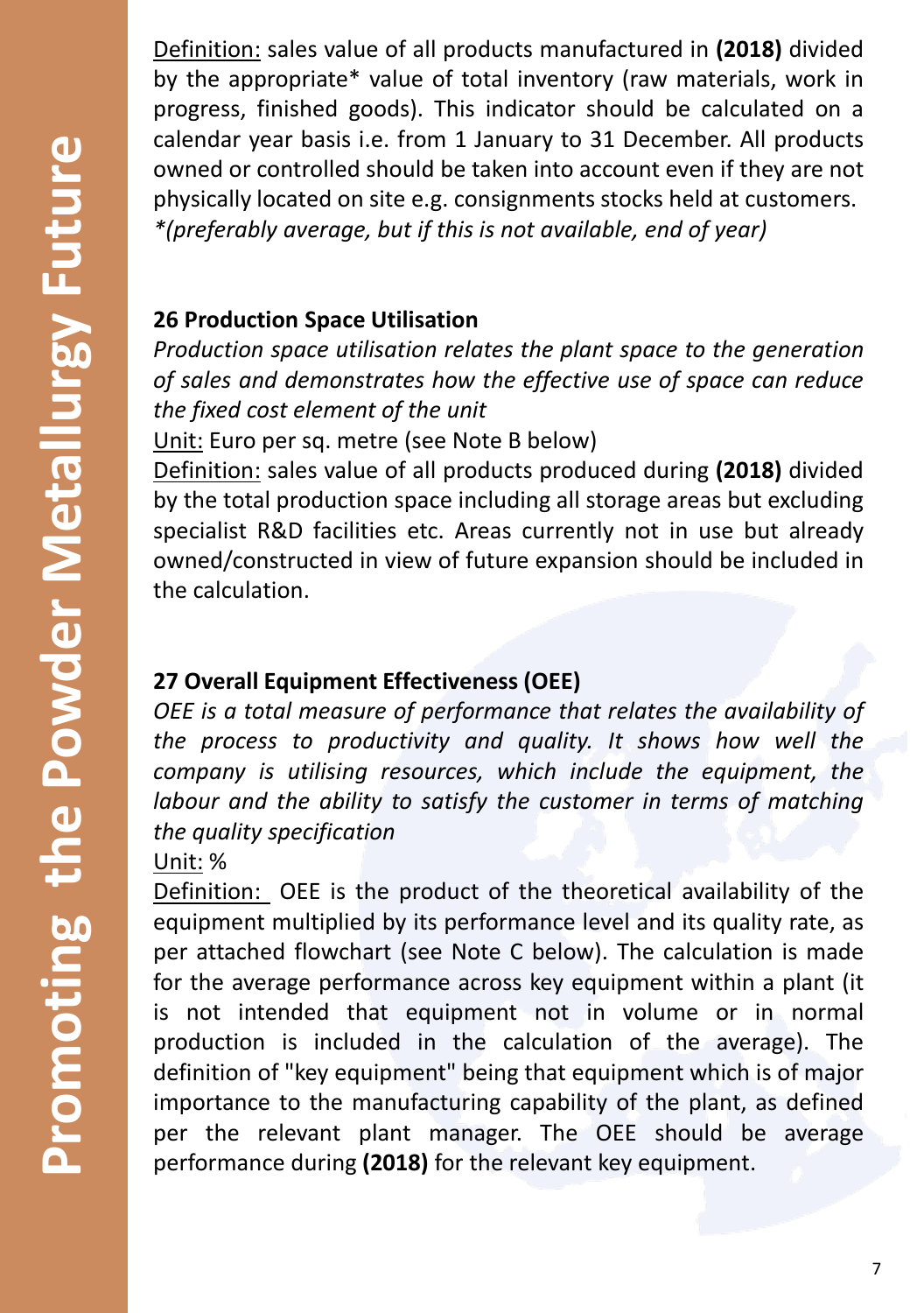#### **28 Training per Employee**

#### *average time spent on training each employee* Unit: hours per person

Definition: training per employee expressed as total training hours per year divided by number of employees. Employees are the same as those included in the productivity per employee calculation (see Note B below). Includes both external training courses and internal training courses.

#### **29 Cost of Internal non-conformities**

*Cost of internal non-conformities considers the costs arising from products or processes not in compliance with quality requirements. For ease of use, only defects found internally in the company are considered.*

#### Unit: % percentage

Definition: total annual units in **(2018)** of internal scrap and internal rework divided by the total annual manufacturing cost in **(2018)** and multiplied by 100. Internal scrap includes all defective products resulting from faulty manufacturing or assembly that (1) does not meet quality requirements after being reworked and (2) reasonably cannot be used for any other purpose. The overall costs including labour, material and overheads must be taken into account. Revenues from selling scrap shall not be deducted. Internal rework encompasses the activities aimed at making a non-compliant product meet the quality requirements. Unsuccessful rework is also considered rework; it does however usually generate scrap costs in addition to rework costs. The manufacturing cost is defined as the sum of labour, machine costs, tool change costs and special costs on a yearly basis.

#### **30 Energy usage**

*energy costs as % of total turnover* Unit: % Definition: (Cost of electricity) + (cost of gas used for energy purposes only) divided by turnover

#### **31 Average price**

*average selling price per kilo* Unit: euros per kilo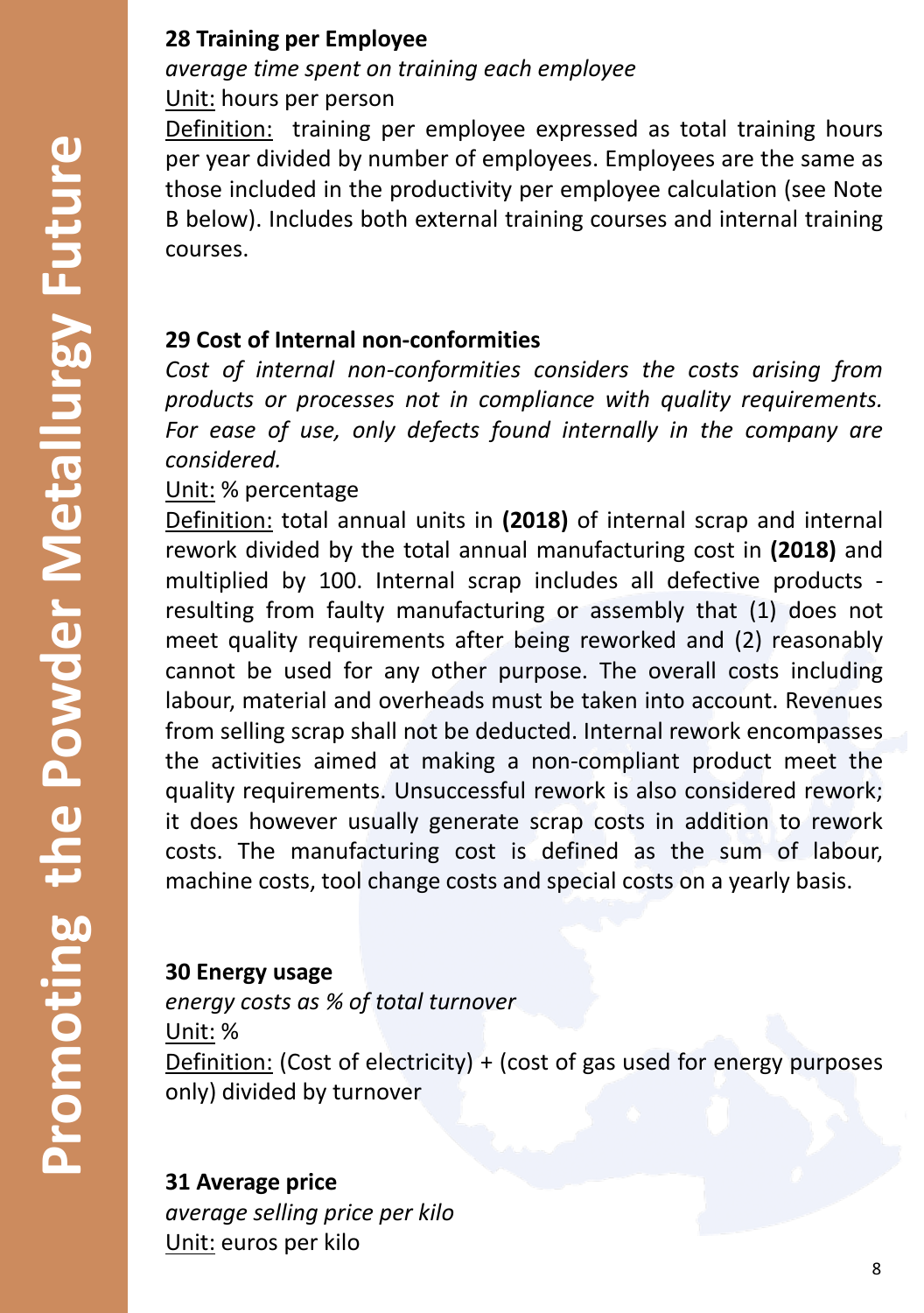Definition: sales turnover divided by weight of parts/powder equal to that sales turnover

#### **32 Turnover with new parts**

*fraction of turnover which has come from new business* Unit: %

Definition: turnover of parts made and sold from toolsets new during the year/ quantity of powder blends made and sold which are to new specifications as a fraction of total turnover. This does not include minor modifications to old specifications.

#### **33 Mean time required for tool changing**

Unit: hours

Definition: measured from the moment whereon the previous production run stops up to the first "good" piece (green part to specification: right densities, right dimension, no cracks) is produced and full scale production starts after the tool change. The part should have a complexity of "class VI": Multilevel parts of any thickness and contour. Figures to be stated for three classes of presses.

#### **34 Production personnel**

The figures 341-343 refer to direct production personnel including line supervision, highly skilled and those with more general engineering training. Excludes maintenance, design and all other categories.

## **341 Participation of production personnel**

Unit: number

Definition: number of ideas per year received and implemented divided by number of production personnel.

Note: Typical figures might be expected to be in the range 0 to 6

#### **342 Paid hours of production personnel**

Unit: hours

Definition: total hours paid, including overtime, divided by total employees.

Note: Typical figures might be expected to be in the range 1 500 to 2 500 hours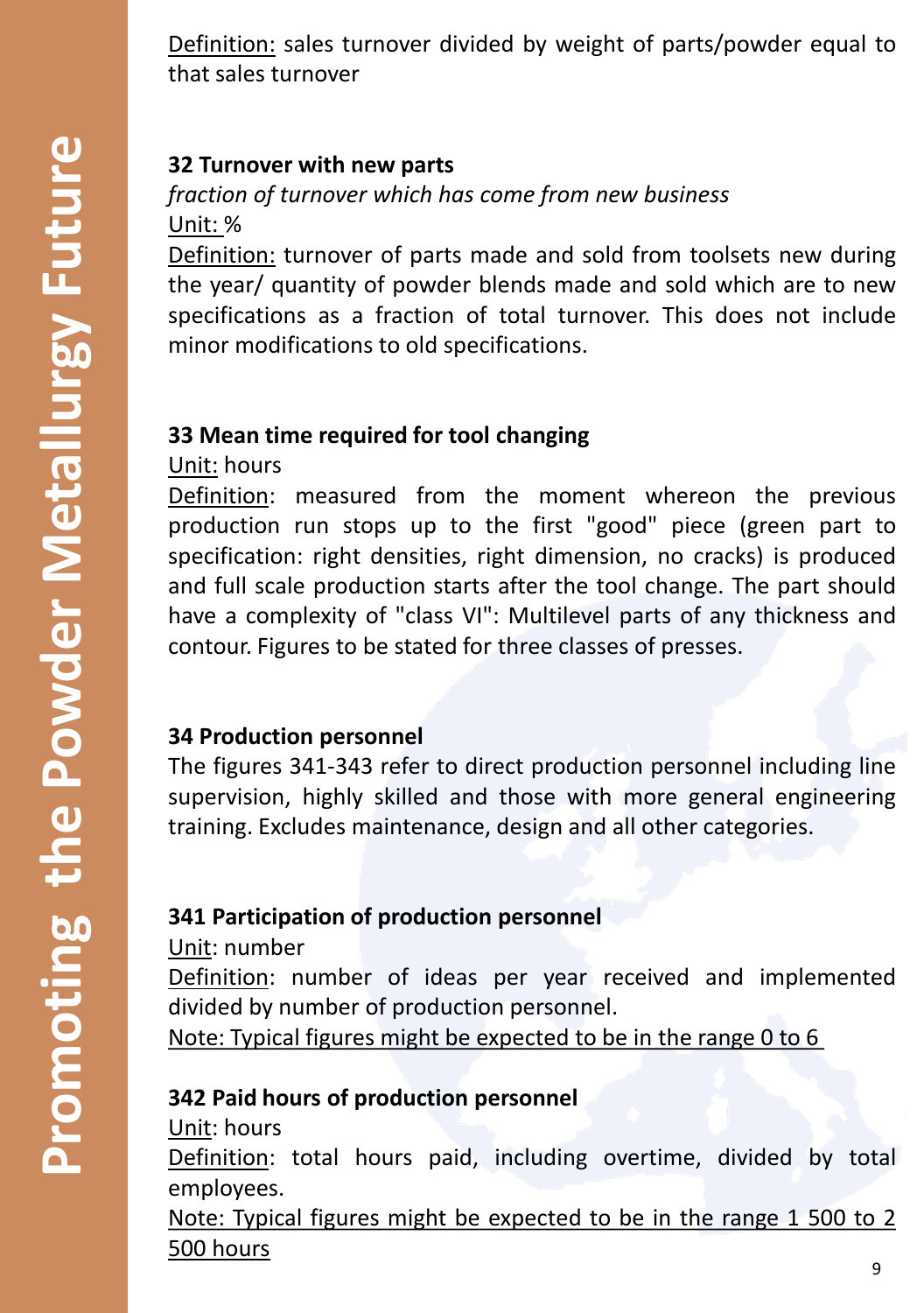## **343 Gross yearly skilled production personnel average wage**

Unit: euros

Definition: gross salary in euros paid but excluding social costs. Note: Typical figures might be expected to be in the range 30 000 to

45 000 Euros in West Europe.

## **35 Absenteeism**

This refers to personnel from production and all other departments including design, sales, and administration.

Unit: %

Definition: total number of hours lost for any reason without any exception divided by total legal working days (but not including overtime) in **(2018)**.

## **6 Customer Profile**

How much of your total turnover goes finally to the automotive market; of this, how much goes directly to the Vehicle Manufacturers defined as follows:

Tier 0 = OEM Vehicle Manufacturers including (1) Vehicle Assembly plants (2) Powertrain Assembly Plants (Engine and Transmission) (3) Replacement or Spare Parts divisions of the major OEMs

Tier 1 = the component makers that ship direct to Tier 0.

Tier 2 = the companies that ship to Tier 1

Tier 3 = the companies that ship to Tier 2

## **Notes**

**A)** The total number of employees includes all personnel directly involved in and contributing to the site performance but excludes all corporate staff and central company specialist areas such as a corporate R&D activity

**B)** The financial values to the applied in the calculations are to be at a fixed rate in order to eliminate currency variations from the Benchmarking initiative. The values to be used are the rates as in December **(2018)** which are as follows: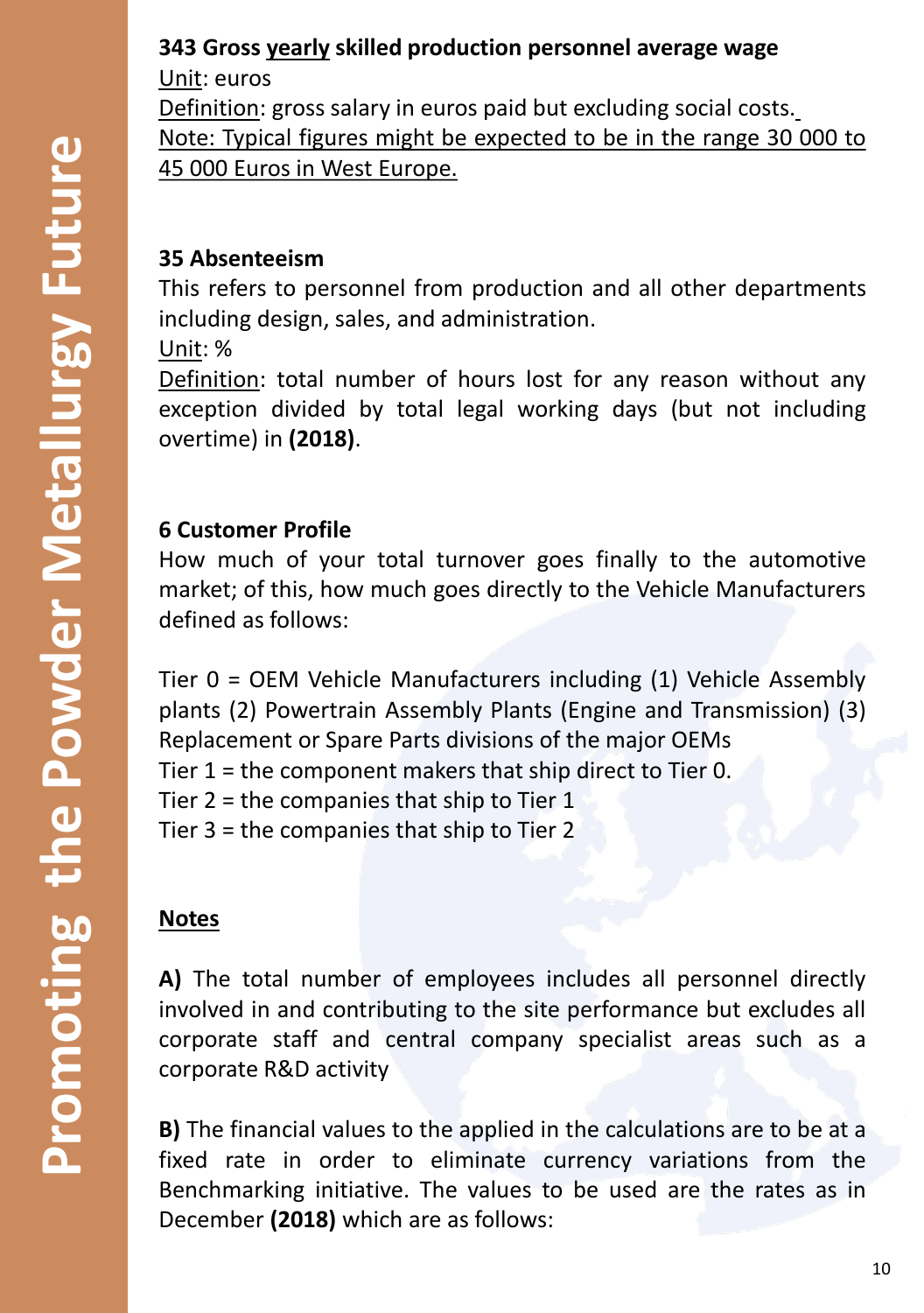## **Table 1 Exchange rates from the European Central Bank<sup>1</sup> for 31 Dec (2018))**

| Code       | <b>Currency</b>       | $1\varepsilon$ =? |
|------------|-----------------------|-------------------|
| <b>USD</b> | US dollar             | 1.1450            |
| <b>JPY</b> | Japanese yen          | 125.85            |
| <b>BGN</b> | Bulgarian lev         | 1.9558            |
| <b>CZK</b> | Czech koruna          | 25.724            |
| <b>DKK</b> | Danish krone          | 7.4673            |
| <b>GBP</b> | Pound sterling        | 0.89453           |
| <b>HUF</b> | Hungarian forint      | 320.98            |
| <b>PLN</b> | Polish zloty          | 4.3014            |
| <b>RON</b> | Romanian leu          | 4.6635            |
| <b>SEK</b> | Swedish krona         | 10.2548           |
| <b>CHF</b> | Swiss franc           | 1.1269            |
| <b>ISK</b> | Icelandic krona       | 133.20            |
| <b>NOK</b> | Norwegian krone       | 9.9483            |
| <b>HRK</b> | Croatian kuna         | 7.4125            |
| <b>RUB</b> | Russian rouble        | 79.7153           |
| <b>TRY</b> | Turkish lira          | 6.0588            |
| <b>AUD</b> | Australian dollar     | 1.6220            |
| <b>BRL</b> | Brazilian real        | 4.4440            |
| CAD        | Canadian dollar       | 1.5605            |
| <b>CNY</b> | Chinese yuan renminbi | 7.8751            |
| <b>HKD</b> | Hong Kong dollar      | 8.9675            |
| <b>IDR</b> | Indonesian rupiah     | 16500.00          |
| <b>ILS</b> | Israeli shekel        | 4.2972            |
| <b>INR</b> | Indian rupee          | 79.7298           |
| <b>KRW</b> | South Korean won      | 1277.93           |
| <b>MXN</b> | Mexican peso          | 22.4921           |
| <b>MYR</b> | Malaysian ringgit     | 4.7317            |
| <b>NZD</b> | New Zealand dollar    | 1.7056            |
| PHP        | Philippine piso       | 60.113            |
| SGD        | Singapore dollar      | 1.5591            |
| <b>THB</b> | Thai baht             | 37.052            |
| <b>ZAR</b> | South African rand    | 16.4594           |